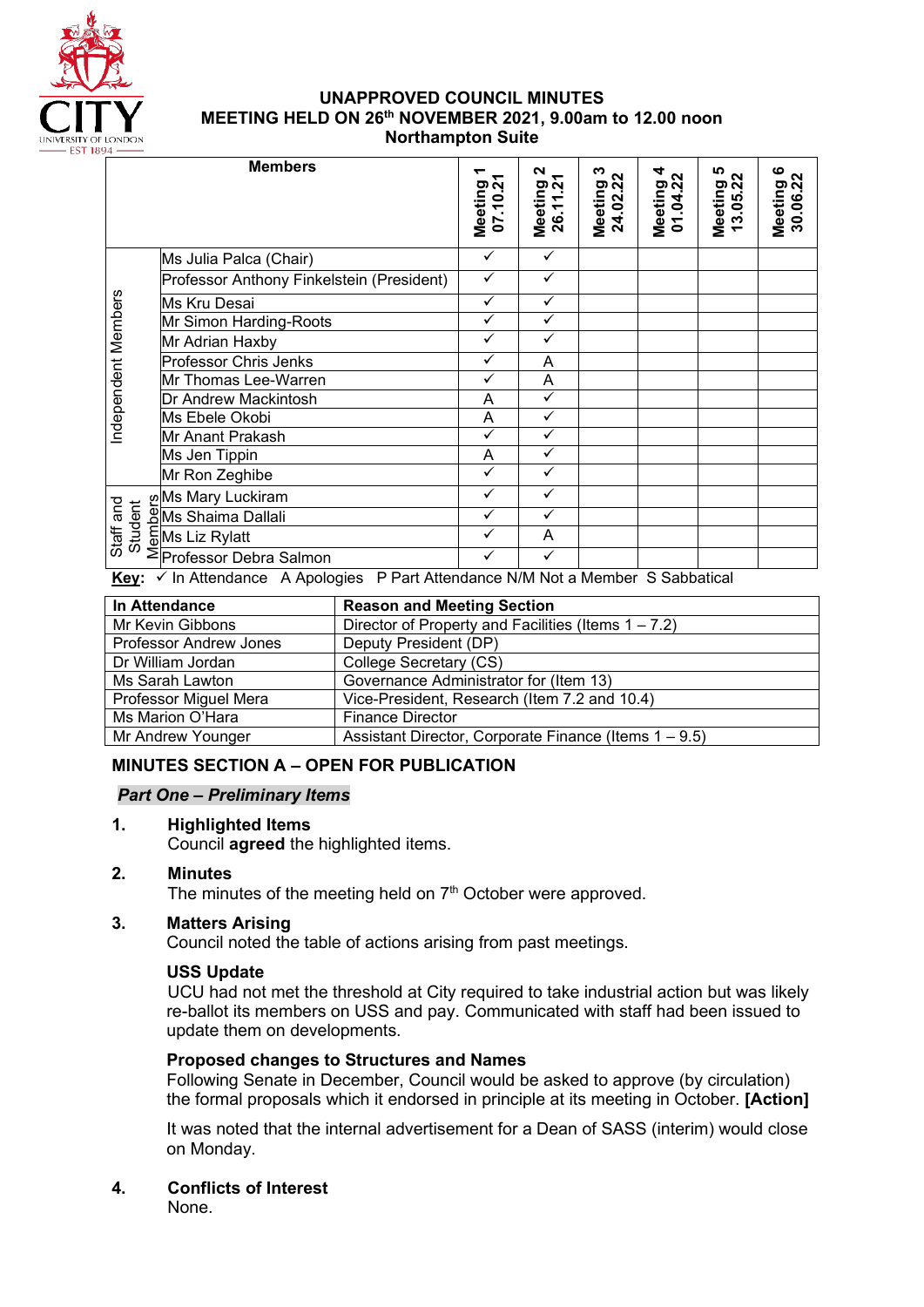## **5.1 Items Specially Brought Forward by the Chair**

The terms proposed by Remuneration Committee for the departure of Liz Rylatt, CFO had been agreed and Liz had left City.

The Chair welcomed Marion O'Hara (formerly Finance Director) to her first meeting as interim CFO.

#### **Prevent Training**

Council had welcomed last night's training session but noted that it would also find it helpful to receive assurance throughout the year that City was acting accordingly with regard to Prevent issues (perhaps by way of a presentation from Louise Jennings). **[Action]**

#### **Council Effectiveness Review**

Minerva had begun their review and Council members would receive a questionnaire in due course for completion. As part of their review, Minerva would observe at least one meeting of each committee next year. The College Secretary would contact Minerva to ask that co-opted members be consulted as part of the review.**[Action]**

#### **Students Union meeting**

The Chair had met with the SU on 16<sup>th</sup> November (with the President, Simon Harding-Roots and the College Secretary) and the following points were noted:

- Mental health services should be made more accessible to students.
- Students would like to be able to select course modules sooner.
- Students would welcome better access to information on the website about tutors and their specialities in order to make informed choices.
- Both the SU and City would like to proactively promote the diversity agenda.

#### **Recruitment of Independent Council Members**

Russell Reynolds had provided the Chair and President with a very interesting shortlist of potential candidates. Members should notify the Governance Team if they would like a copy. **[Action]**

#### **Strategy Board**

A Strategy Board had been established chaired by Professor Debra Salmon. Council would be represented on the Board by Kru Desai and would receive regular updates from the Board.

#### **5.2 Council Member Appointment**

Following a recommendation from CGNC, Council **approved** the appointment of Adrienne Fresko as an independent member of Council for a period of 3 years commencing on 1st August 2022.

#### **6. Calendar**

Council noted the calendar and that at the Chair's request "International" would be added. **[Action]**

#### **7.1 President's Report**

Council considered the President's update report and in discussion the following points were noted:

- Graduations had taken place at the Barbican over three days and had been a great success.
- Helen Watson had been appointed as City's Chief Operating Officer and will take up post in February and lead City's team of Professional Service Directors.
- Professor Andre Spicer had been appointed as Bayes Business School's Interim Dean and would take up the role on 1<sup>st</sup> December 2021.
- Two new appointments in the President's Office: Assistant Vice-President (Global Engagement), Dr James Rodgers, Associate Dean for Global Engagement in the School of Arts & Social Sciences, and Assistant Vice-President (Civic Planning & Development), Kanan Barot, Visiting Lecturer at Bayes Business School.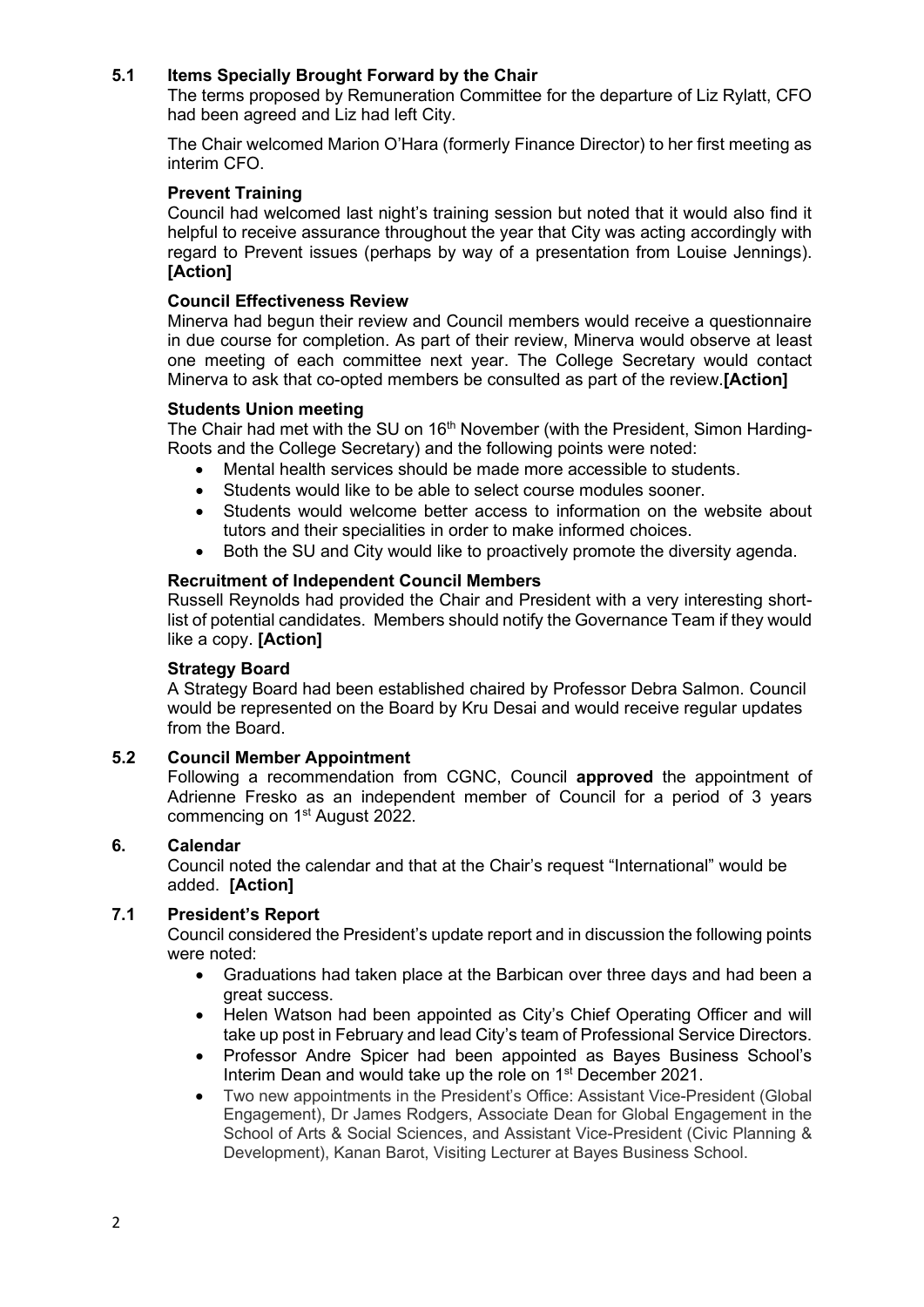- The President continued to meet Heads of Department, building a process of engagement and laying the groundwork for the strategy process and portfolio review.
- The President had begun to meet with a range of donors, alumni and stakeholders to establish personal connections and had attended meetings and events organised by the City of London. Forming relationships with the City of London was challenging, not least because of the yearly turnover of the Lord Mayor.
- The first 'Presidential Sprint' on Programme Approval had proved very useful and would continue with a second phase.
- Further deep dives in essence these were learning sessions were underway, the most recent on Entreneurship
- The President had spoken at a panel organised by the SU on "Decolonising City" where he set out his position and listened to the important debate.
- Strategy Consultants had been engaged and the strategy process had been initiated. SLT had held a successful half-day awayday on the strategy.

## **7.2 Strategic Business Case Proposal**

Council considered a Strategic Business Case Proposal.

*This item is continued in the closed section of the minutes.*

#### **8. SU Report**

Council considered the SU Report and in discussion the following points were noted:

- This year the SU had given every student on free membership for a society of their choice, as well as implementing a change in membership fees enabling societies not to charge students to join their group. The impact of the Welcome Fair and the aforementioned initiatives resulted in a significant rise in the number of memberships compared to the previous two years.
- The Union had led on a range of events to celebrate Black History Month including an exhibition, information sharing, film screening and a panel event. The panel focused on decolonising City.
- During November, the Union had highlighted men's mental health and also hosted the Hermes Project on site. The Hermes Project visit universities and organise pop-up mental health barbershops, where haircuts are free, and students are actively encouraged to speak about their worries and stresses.
- The Union and City had won a national "Think Student Award" for Best Campaign for Promoting International Study, another great example of collaboration.
- Student mental health and wellbeing remained a challenge but the SU continued to work with the Director of Registry and Student Services and positive steps forward had been taken.
- Council noted the proposed changes to the Memorandum and Articles of Association of City, University of London Students' Union and it was noted that once the Democracy Review outcomes were available, Council would be asked to give its approval by circulation. **[Action]**

## **9. Finance**

#### **9.1 2020/21 Annual Report and Financial Statements**

Council considered the report and Financial Statements (including the Remuneration Report) and in discussion the following points were noted:

- City had had a very good 2020/21 financial year because in contrast to predicting a large deficit, the institution had instead achieved a small surplus as a result of lockdown and the unpredicted reduction in expenditure.
- The biggest change was included in the Remuneration Committee report and related to the appointment of the new President.
- The Chair suggested that, moving forward, the report might be more useful if it contained a little more narrative (e.g. on City's carbon footprint) and less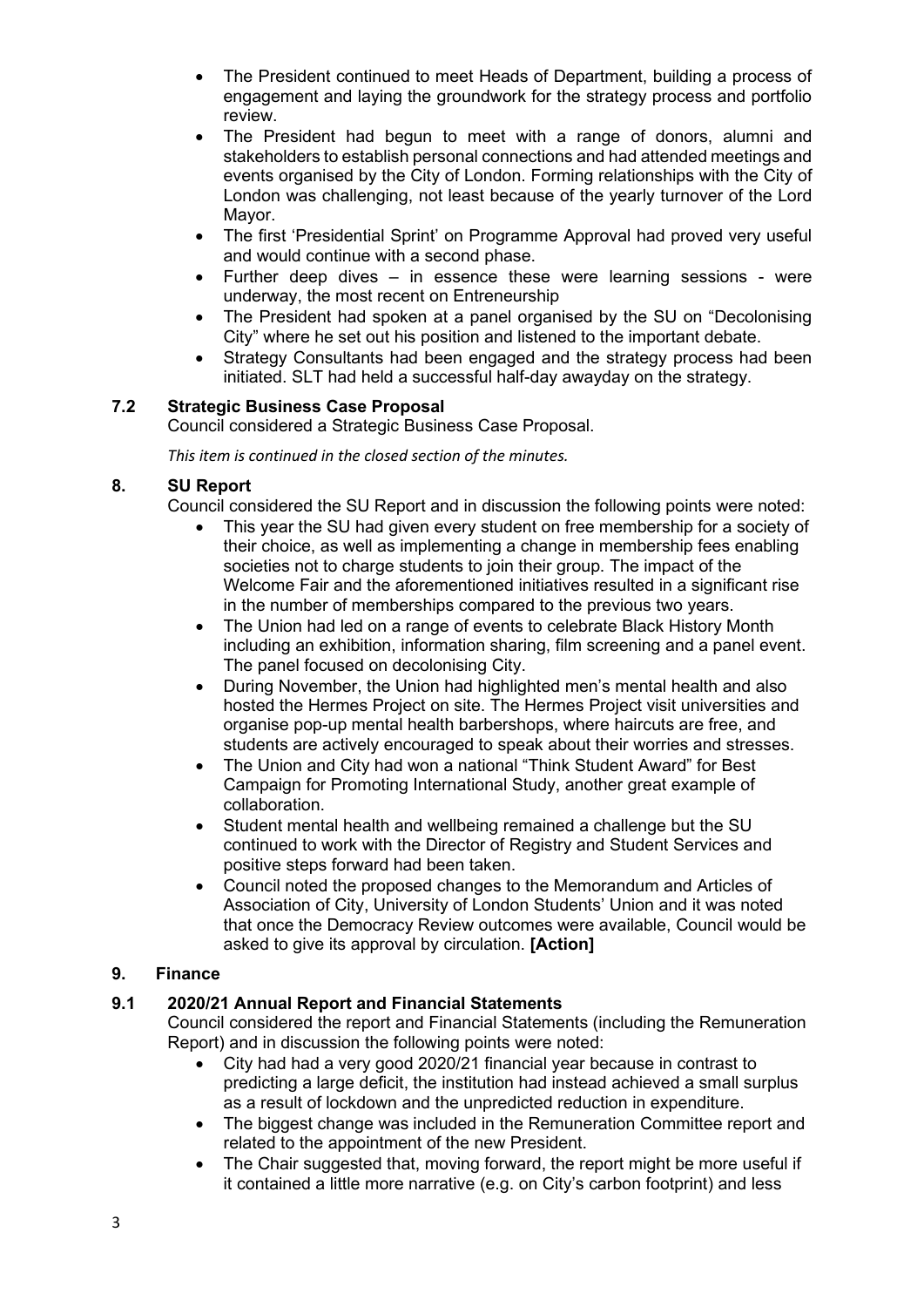reporting against KPIs.

#### **Decision**

Council **approved** the annual accounts, which were subsequently signed by the Chair of Council and President.

#### **9.2 Letter of Representation**

Council considered the Letter of Representation noting the assurance statement from the Finance Director which provided additional assurance to Council that the representations made in the Letter were reasonable and may be signed off by the Chair of Council and President. Council noted a tabled misstatement in the draft representation letter which did not have any tax or cashflow impact.

#### **Decision**

Council **approved** the Letter of Representation which would be amended to reflect the misstatement and signed by the Chair of Council and President.

#### **9.3 External Auditor's Report**

Council received the report which summarised the significant findings from PwC's 2020/21 audit. The report included matters arising from its audit of the financial statements for City, University of London and its subsidiary companies, which PwC were required to report to ARC and Council under the International Standard on Auditing (UK) 260 'Communication of audit matters with those charged with governance'.

## **9.4 Financial Performance Report Q4, 2020/21**

Council received the report which had been considered by SIPCo, noting that City was currently in a good position financially but, with potential inflation and USS-related challenges on the horizon, there was little room for complacency.

#### **9.5 Update on 2021/22 Financial Position**

Council noted the early forecast information for 2021/22 which and in discussion the following points were noted:

- The paper provided an update on the financial impact of student recruitment and to highlight some other key changes that will impact the Mid-Year Forecast (MYF).
- The MYF would be available in December and feed into an update of the 5-year Financial Plan. This in turn would be used to prepare the OfS AFR and would be reported to SIPCo in January.

#### **10. Annual Reports**

#### **10.1 Audit and Risk Committee**

Council considered the report.

#### **10.2 Prevent**

Council considered the Prevent Annual Report.

#### **Decision**

Council **approved** the Prevent Report for submission to OfS, which was subsequently signed by the Chair.

#### **10.3 Modern Slavery Statement 2021**

Council noted the Annual Modern Slavery Statement and agreed that this would remain in place until a strengthened text was approved early in 2022. **[Action]**

#### **10.4 Research Integrity Report**

Council received the report noting that City, University of London was committed to ensuring continued compliance with the Concordat to Support Research Integrity and to support and embed a culture of research integrity.